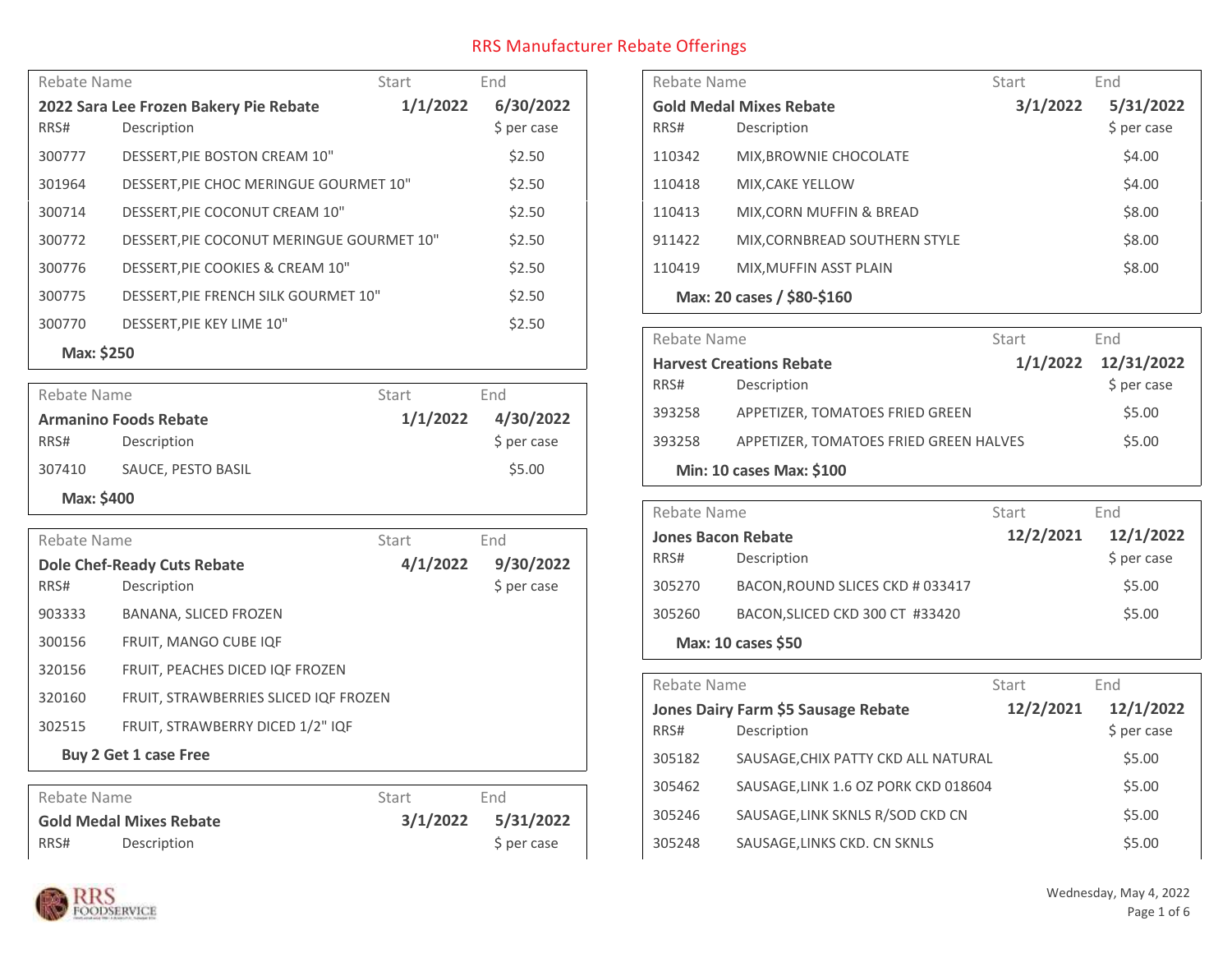| Rebate Name               |                                           | Start     | End         |
|---------------------------|-------------------------------------------|-----------|-------------|
|                           | Jones Dairy Farm \$5 Sausage Rebate       | 12/2/2021 | 12/1/2022   |
| RRS#                      | Description                               |           | \$ per case |
| 305242                    | SAUSAGE, LINKS CKD. SKNLS (CN) #18510     |           | \$5.00      |
| 305241                    | SAUSAGE, LINKS CKD. CASING 18601          |           | \$5.00      |
| 305240                    | SAUSAGE, LINKS MAPLE CKD.JONES CN #018544 |           | \$5.00      |
| 905240                    | SAUSAGE, LINKS MAPLE CKD.JONES CN #018544 |           | \$5.00      |
| 305243                    | SAUSAGE, PATTY 2 OZ. CKD. (CN) #18750     |           | \$5.00      |
| 305247                    | SAUSAGE, PATTY CKD 1.5 OZ. CN             |           | \$5.00      |
| 305239                    | SAUSAGE, PATTY CKD WIDE 4" JONES 018745   |           | \$5.00      |
| 305666                    | SAUSAGE, PATTY PORK SOUTHERN STYLE CKD    |           | \$5.00      |
| 305251                    | SAUSAGE, PATTY R/SOD CKD CN GF 018717     |           | \$5.00      |
| 905442                    | SAUSAGE, PATTY SOUTHERN STYLE CKD GF      |           | \$5.00      |
| 305672                    | SAUSAGE, TURKEY LINKS CKD CN #18630       |           | \$5.00      |
| 305245                    | SAUSAGE, TURKEY PATTY CKD CN              |           | \$5.00      |
| <b>Max: 10 cases \$50</b> |                                           |           |             |

| Rebate Name |                                            | Start     | End         |
|-------------|--------------------------------------------|-----------|-------------|
|             | <b>Jones Dairy Farm BOGO Rebate</b>        | 12/2/2021 | 12/1/2022   |
| RRS#        | Description                                |           | \$ per case |
| 305182      | SAUSAGE, CHIX PATTY CKD ALL NATURAL        |           |             |
| 305462      | SAUSAGE, LINK 1.6 OZ PORK CKD 018604       |           |             |
| 305246      | SAUSAGE, LINK SKNLS R/SOD CKD CN           |           |             |
| 305248      | SAUSAGE, LINKS CKD. CN SKNLS               |           |             |
| 305242      | SAUSAGE, LINKS CKD. SKNLS (CN) #18510      |           |             |
| 305241      | SAUSAGE, LINKS CKD. CASING 18601           |           |             |
| 305240      | SAUSAGE, LINKS MAPLE CKD. JONES CN #018544 |           |             |
| 905240      | SAUSAGE, LINKS MAPLE CKD. JONES CN #018544 |           |             |
| 305243      | SAUSAGE, PATTY 2 OZ. CKD. (CN) #18750      |           |             |
| 305247      | SAUSAGE, PATTY CKD 1.5 OZ. CN              |           |             |

| Rebate Name                 |                                         | Start     | End         |
|-----------------------------|-----------------------------------------|-----------|-------------|
|                             | <b>Jones Dairy Farm BOGO Rebate</b>     | 12/2/2021 | 12/1/2022   |
| RRS#                        | Description                             |           | \$ per case |
| 305239                      | SAUSAGE, PATTY CKD WIDE 4" JONES 018745 |           |             |
| 305666                      | SAUSAGE, PATTY PORK SOUTHERN STYLE CKD  |           |             |
| 305251                      | SAUSAGE, PATTY R/SOD CKD CN GF 018717   |           |             |
| 905442                      | SAUSAGE, PATTY SOUTHERN STYLE CKD GF    |           |             |
| 305672                      | SAUSAGE, TURKEY LINKS CKD CN #18630     |           |             |
| 305245                      | SAUSAGE, TURKEY PATTY CKD CN            |           |             |
| Buy 2 get 1 Free up to \$45 |                                         |           |             |

|                                               | Rebate Name<br>Start                    |           | End         |
|-----------------------------------------------|-----------------------------------------|-----------|-------------|
| 1/1/2022<br>King & Prince 2022 Seafood Rebate |                                         | 4/30/2022 |             |
| RRS#                                          | Description                             |           | \$ per case |
| 9522484                                       | CALAMARI, RINGS & TENTACLES DIPT/DUSTED |           | \$2.00      |
| 308567                                        | FISH, FLOUNDER CRISPY SOUTHERN 2 OZ     |           | \$2.00      |
| 308569                                        | OYSTERS, PACIFIC DUSTED BREADED18/35 CT |           | \$2.00      |
| 321001                                        | SEAFOOD, LOBSTER SENSATIONS             |           | \$2.00      |
| 308568                                        | SHIRMP, POPCORN BRRMLK BRD T/OFF 60/90  |           | \$2.00      |
| <b>Min: 3 cases Max: \$1000</b>               |                                         |           |             |

| Rebate Name   |                                       | Start    | End          |  |
|---------------|---------------------------------------|----------|--------------|--|
|               | <b>Land O Lakes Rebate Redemption</b> | 1/1/2022 | 3/31/2022    |  |
| RRS#          | Description                           |          | $$$ per case |  |
| 948238        | DIP WHITE CHEESE QUESO                |          | \$10.00      |  |
| Max: 10 cases |                                       |          |              |  |

| Rebate Name                         |                                 | Start    | End.         |
|-------------------------------------|---------------------------------|----------|--------------|
| <b>Pierce Chicken Legacy Rebate</b> |                                 | 1/1/2022 | 6/30/2022    |
| RRS#                                | Description                     |          | $$$ per case |
| 308346                              | CHIX. NUGGET TEMPURA BATTER RTC |          | \$5.00       |

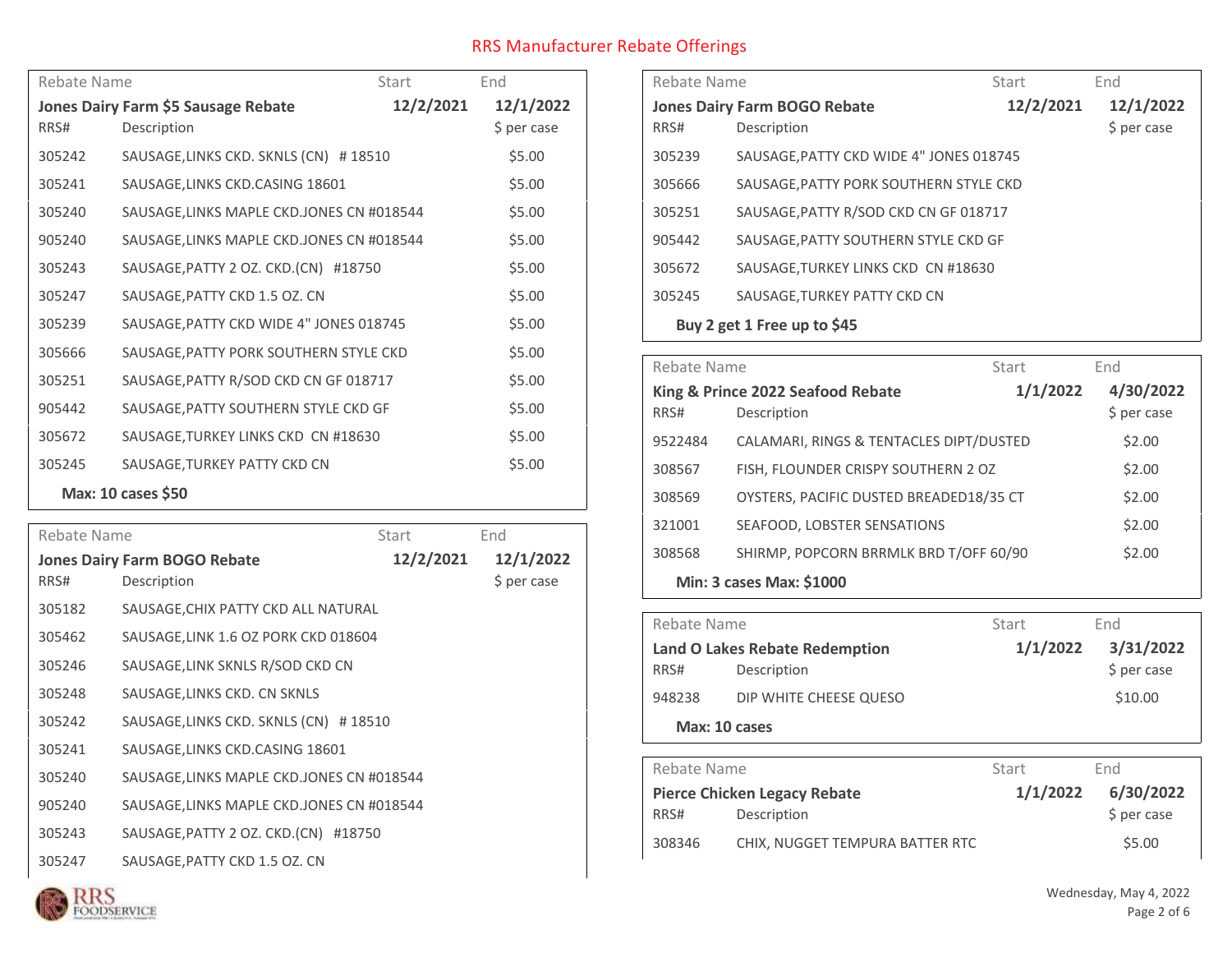| Rebate Name           |                                           | Start    | End.        |
|-----------------------|-------------------------------------------|----------|-------------|
|                       | <b>Pierce Chicken Legacy Rebate</b>       | 1/1/2022 | 6/30/2022   |
| RRS#                  | Description                               |          | \$ per case |
|                       | New Business Only Max: \$1000             |          |             |
| Rebate Name           |                                           | Start    | End         |
|                       | <b>Pillsbury Biscuit Rebate</b>           | 3/1/2022 | 5/31/2022   |
| RRS#                  | Description                               |          | \$ per case |
| 300080                | BISCUIT, BUTTERMILK 3" RTU EZ SPLIT 06237 |          | \$2.00      |
| 300955                | BISCUIT, BUTTERMILK 3" RTU EZ SPLIT ZTF   |          | \$2.00      |
| 300975                | BISCUIT, BUTTERMILK 3" RTU GOLDEN #06235  |          | \$2.00      |
| 300956                | BISCUIT, DOUGH EASY SPLIT WG ZT #32268    |          | \$9.00      |
| 300976                | BISCUIT, DOUGH SOUTHRN STYL EASY SPLIT    |          | \$9.00      |
| 300957                | BISCUIT, EZ-SPLIT BKD WG RTU #32271       |          | \$2.00      |
| 301551                | BISCUIT, GOLDEN BUTTERMILK RTU BKD #6234  |          | \$2.00      |
| 300077                | BISCUIT, SOUTHERN EZ-SPLIT DOUGH #6249    |          | \$9.00      |
| 300076                | BISCUIT, SOUTHERN STYLE DOUGH 06250       |          | \$9.00      |
| 370223                | BISCUIT, SOUTHERN STYLE DOUGH ZTF #31151  |          | \$9.00      |
| 300953                | BISCUIT, WHOLE GRAIN 2.25" MINI WG RTU    |          | \$2.00      |
| Max: 30 cases / \$270 |                                           |          |             |
| - - -                 |                                           |          |             |

| Rebate Name                     |                                           | Start    | End         |
|---------------------------------|-------------------------------------------|----------|-------------|
| <b>Pillsbury C-Store Rebate</b> |                                           | 3/1/2022 | 5/31/2022   |
| RRS#                            | Description                               |          | \$ per case |
| 946234                          | BATTER, MUFFIN BANANA NUT TUBESET         |          | \$6.00      |
| 300080                          | BISCUIT, BUTTERMILK 3" RTU EZ SPLIT 06237 |          | \$2.00      |
| 300955                          | BISCUIT, BUTTERMILK 3" RTU EZ SPLIT ZTF   |          | \$2.00      |
| 300975                          | BISCUIT, BUTTERMILK 3" RTU GOLDEN #06235  |          | \$2.00      |
| 300956                          | BISCUIT, DOUGH EASY SPLIT WG ZT #32268    |          | \$9.00      |
| 300976                          | BISCUIT, DOUGH SOUTHRN STYL EASY SPLIT    |          | \$9.00      |

| Rebate Name |                                           | Start    | End         |
|-------------|-------------------------------------------|----------|-------------|
|             | <b>Pillsbury C-Store Rebate</b>           | 3/1/2022 | 5/31/2022   |
| RRS#        | Description                               |          | \$ per case |
| 300957      | BISCUIT, EZ-SPLIT BKD WG RTU #32271       |          | \$2.00      |
| 301551      | BISCUIT, GOLDEN BUTTERMILK RTU BKD #6234  |          | \$2.00      |
| 300077      | BISCUIT, SOUTHERN EZ-SPLIT DOUGH #6249    |          | \$9.00      |
| 300076      | BISCUIT, SOUTHERN STYLE DOUGH 06250       |          | \$9.00      |
| 370223      | BISCUIT, SOUTHERN STYLE DOUGH ZTF #31151  |          | \$9.00      |
| 300953      | BISCUIT, WHOLE GRAIN 2.25" MINI WG RTU    |          | \$2.00      |
| 300064      | BREAD, CROISSANT BUTTER CURVED #32107     |          | \$6.00      |
| 300066      | BREAD, CROISSANT BUTTER CURVED T&S #32105 |          | \$6.00      |
| 300067      | BREAD, CROISSANT MARG CURVED #32092       |          | \$6.00      |
| 901801      | MUFFIN BATTER, APPLE CINN                 |          | \$6.00      |
| 901802      | MUFFIN BATTER, BLUEBERRY                  |          | \$6.00      |
| 301835      | MUFFIN BATTER, BLUEBERRY TUBE #08026      |          | \$6.00      |
| 901800      | MUFFIN BATTER, SUNRISE CARROT/CINN/NUTME  |          | \$6.00      |
| 300115      | PASTRY, PUFF DOUGH SHEET 10 X 15 #05123   |          | \$6.00      |
| 301552      | PASTRY, SCONES ASST DOUGH #08135          |          | \$6.00      |
| 301113      | ROLL, CINN DOUGH FREEZER TO OVEN WG       |          | \$6.00      |
| 301112      | ROLL, CINNAMON DOUGH FREEZER TO OVEN      |          | \$6.00      |
| 999588      | ROLL, CINNAMON DOUGH FREEZER TO OVEN      |          | \$6.00      |
|             | Max: 50 cases / \$450                     |          |             |

| Rebate Name<br>Start                            |                                                           |          | End                      |
|-------------------------------------------------|-----------------------------------------------------------|----------|--------------------------|
| RRS#                                            | <b>Pillsbury Frozen Baked Goods Rebate</b><br>Description | 3/1/2022 | 5/31/2022<br>\$ per case |
| 946234                                          | BATTER, MUFFIN BANANA NUT TUBESET                         |          | \$6.00                   |
| 300064<br>BREAD, CROISSANT BUTTER CURVED #32107 |                                                           | \$6.00   |                          |
| 300066                                          | BREAD, CROISSANT BUTTER CURVED T&S #32105                 |          | \$6.00                   |
| 300067                                          | BREAD, CROISSANT MARG CURVED #32092                       |          | \$6.00                   |

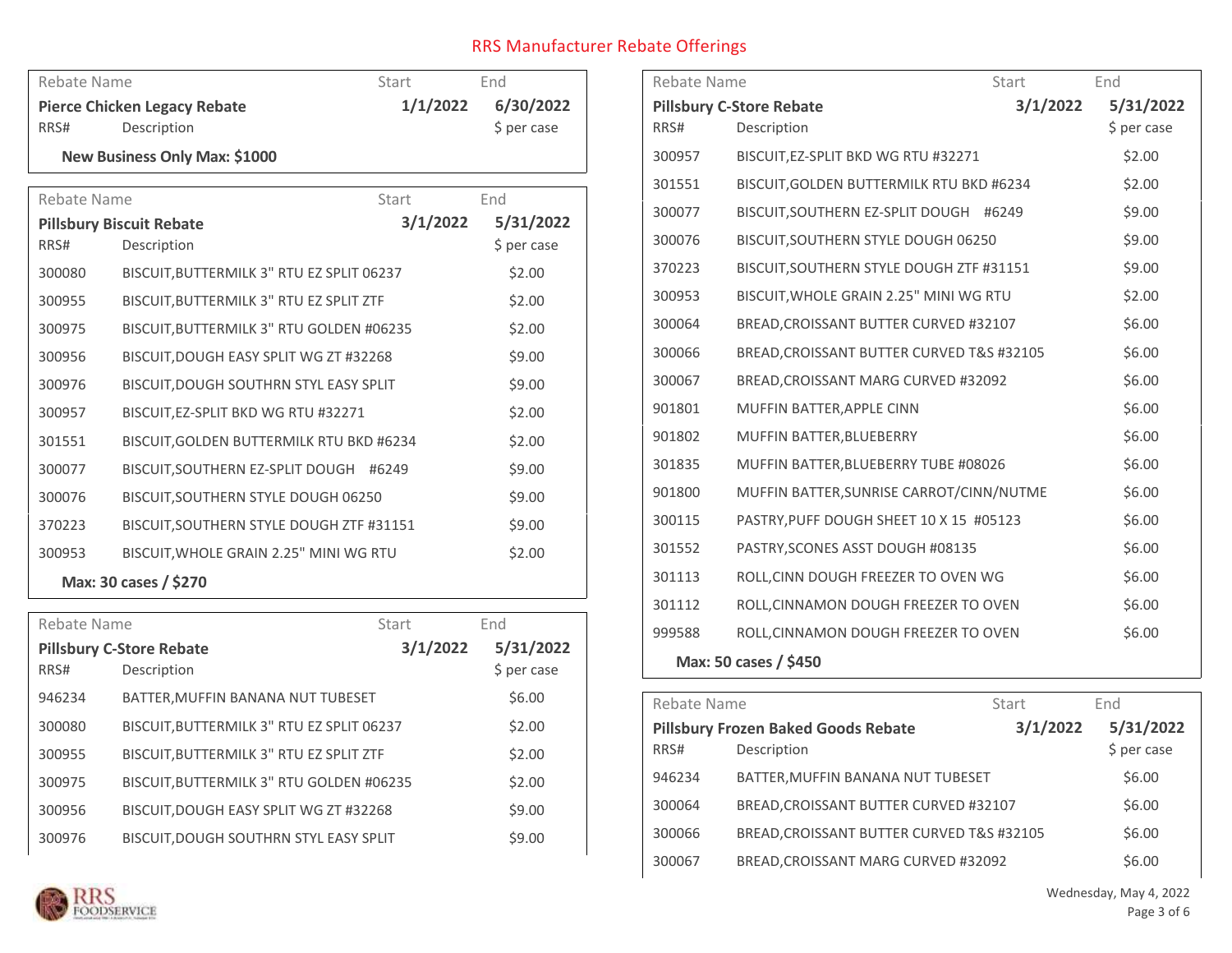| Rebate Name                                |                                          | Start    | End         |
|--------------------------------------------|------------------------------------------|----------|-------------|
| <b>Pillsbury Frozen Baked Goods Rebate</b> |                                          | 3/1/2022 | 5/31/2022   |
| RRS#                                       | Description                              |          | \$ per case |
| 901801                                     | MUFFIN BATTER, APPLE CINN                |          | \$6.00      |
| 901802                                     | <b>MUFFIN BATTER, BLUEBERRY</b>          |          | \$6.00      |
| 301835                                     | MUFFIN BATTER, BLUEBERRY TUBE #08026     |          | \$6.00      |
| 901800                                     | MUFFIN BATTER, SUNRISE CARROT/CINN/NUTME |          | \$6.00      |
| 300115                                     | PASTRY, PUFF DOUGH SHEET 10 X 15 #05123  |          | \$6.00      |
| 301552                                     | PASTRY, SCONES ASST DOUGH #08135         |          | \$6.00      |
| 301113                                     | ROLL, CINN DOUGH FREEZER TO OVEN WG      |          | \$6.00      |
| 301112                                     | ROLL, CINNAMON DOUGH FREEZER TO OVEN     |          | \$6.00      |
| 999588                                     | ROLL, CINNAMON DOUGH FREEZER TO OVEN     |          | \$6.00      |
| Max: 25 cases/ \$150                       |                                          |          |             |

| Rebate Name |                                                     | Start    | End                      |
|-------------|-----------------------------------------------------|----------|--------------------------|
| RRS#        | Rosina \$5 Restaurant Support Rebate<br>Description | 1/1/2022 | 6/30/2022<br>\$ per case |
| 304741      | BEEF, CRUMBLED CKD TOPPING                          |          | \$5.00                   |
| 307340      | EGGPLANT, CKD/BRD SK/ON ENTREE CUT #40304           |          | \$5.00                   |
| 307511      | MEATBALL, ALL BEEF ITALIAN 1 OZ. #40071             |          | \$5.00                   |
| 304745      | MEATBALL, BEEF BAKED ITALIAN 1/20Z #40194           |          | \$5.00                   |
| 304750      | MEATBALL, BELLA PORK&BEEF CKD 2 OZ 40108            |          | \$5.00                   |
| 304798      | MEATBALL, CHIX & BEEF OB 1/2 OZ #40614              |          | \$5.00                   |
| 308058      | MEATBALL, PORK/BEEF GRANDE SAPORE 1/20Z             |          | \$5.00                   |
| 304751      | MEATBALL, PORK/BEEF SAPORE GRANDE 30Z               |          | \$5.00                   |
| 308157      | PASTA, MANICOTTI CHEESE #48100-100                  |          | \$5.00                   |
| 308056      | PASTA, RAVIOLI BEEF ROUND JUMBO                     |          | \$5.00                   |
| 308159      | PASTA, RAVIOLI CHEESE JUMBO ROUND                   |          | \$5.00                   |
| 308097      | PASTA, RAVIOLI CHEESE PRE-CKD                       |          | \$5.00                   |
| 308150      | PASTA, SHELLS JUMBO STUFFED CHEESE                  |          | \$5.00                   |

| Rebate Name                     |                                        | Start    | End          |
|---------------------------------|----------------------------------------|----------|--------------|
|                                 | Rosina \$5 Restaurant Support Rebate   | 1/1/2022 | 6/30/2022    |
| RRS#                            | Description                            |          | $$$ per case |
| 308155                          | PASTA, SHELLS MED. STUFFED #48156      |          | \$5.00       |
| 308095                          | PASTA, TORTELLINI CKD CHEESE TRI-COLOR |          | \$5.00       |
| Min: 5 cases up to 25 cases Max |                                        |          |              |

| Rebate Name                         |                                           | Start      | End         |
|-------------------------------------|-------------------------------------------|------------|-------------|
| 1/1/2022<br>Rosina \$50 Intro Offer |                                           | 12/31/2022 |             |
| RRS#                                | Description                               |            | \$ per case |
| 304741                              | BEEF, CRUMBLED CKD TOPPING                |            | \$5.00      |
| 307340                              | EGGPLANT, CKD/BRD SK/ON ENTREE CUT #40304 |            | \$5.00      |
| 307511                              | MEATBALL, ALL BEEF ITALIAN 1 OZ. #40071   |            | \$5.00      |
| 304745                              | MEATBALL, BEEF BAKED ITALIAN 1/20Z #40194 |            | \$5.00      |
| 304750                              | MEATBALL, BELLA PORK&BEEF CKD 2 OZ 40108  |            | \$5.00      |
| 304798                              | MEATBALL, CHIX & BEEF OB 1/2 OZ #40614    |            | \$5.00      |
| 308058                              | MEATBALL, PORK/BEEF GRANDE SAPORE 1/20Z   |            | \$5.00      |
| 304751                              | MEATBALL, PORK/BEEF SAPORE GRANDE 30Z     |            | \$5.00      |
| 308157                              | PASTA, MANICOTTI CHEESE #48100-100        |            | \$5.00      |
| 308056                              | PASTA, RAVIOLI BEEF ROUND JUMBO           |            | \$5.00      |
| 308159                              | PASTA, RAVIOLI CHEESE JUMBO ROUND         |            | \$5.00      |
| 308097                              | PASTA, RAVIOLI CHEESE PRE-CKD             |            | \$5.00      |
| 308150                              | PASTA, SHELLS JUMBO STUFFED CHEESE        |            | \$5.00      |
| 308155                              | PASTA, SHELLS MED. STUFFED #48156         |            | \$5.00      |
| 308095                              | PASTA, TORTELLINI CKD CHEESE TRI-COLOR    |            | \$5.00      |
|                                     | Min: 1 case / Max: 10 cases               |            |             |

| Rebate Name                                       |             | Start     | End.        |
|---------------------------------------------------|-------------|-----------|-------------|
| <b>Smithfield Culinary Pizza Plus Coupon Rede</b> |             | 1/31/2022 | 5/1/2022    |
| RRS#                                              | Description |           | \$ per case |

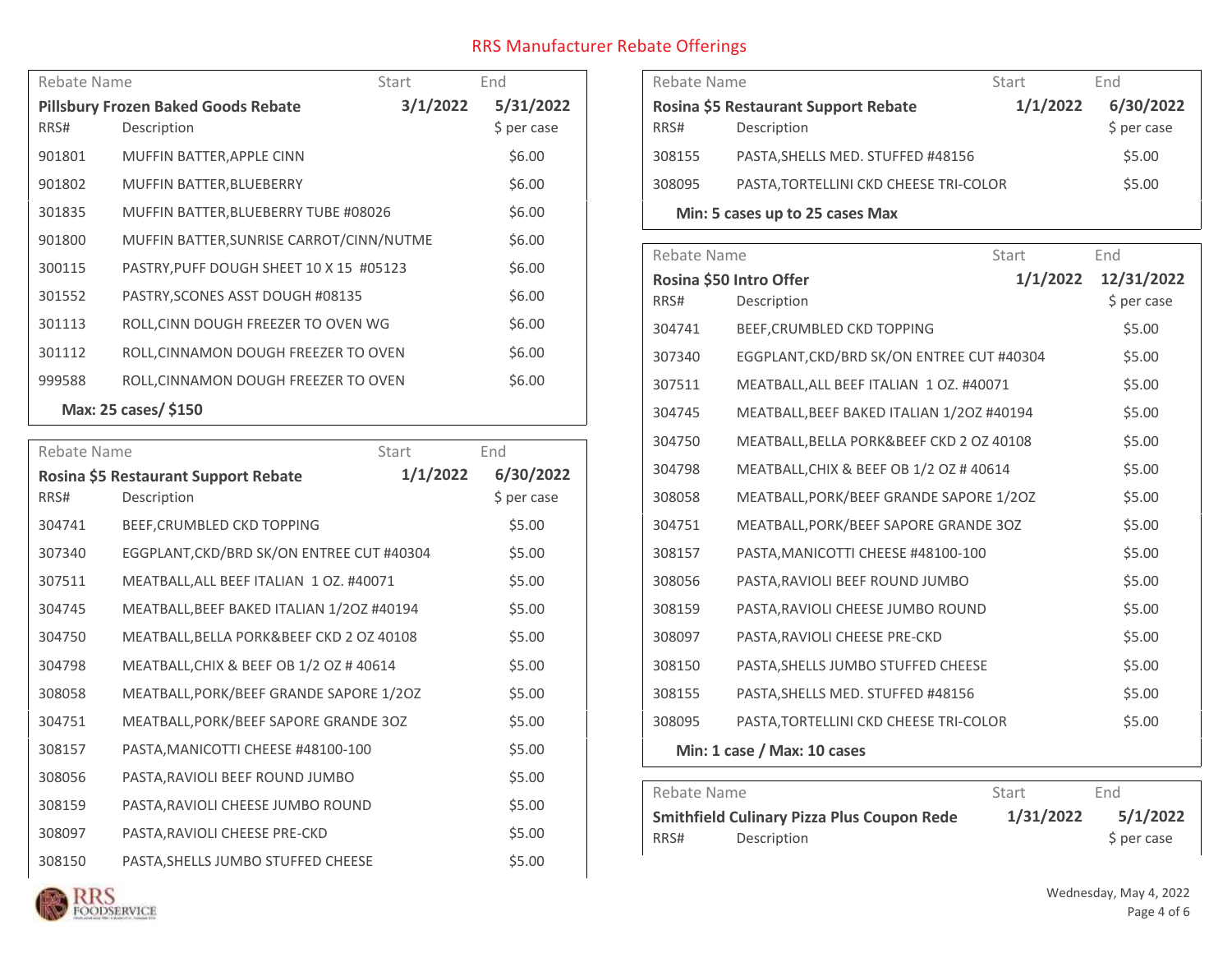| Rebate Name<br>Start                                           |                                        | End      |             |
|----------------------------------------------------------------|----------------------------------------|----------|-------------|
| 1/31/2022<br><b>Smithfield Culinary Pizza Plus Coupon Rede</b> |                                        | 5/1/2022 |             |
| RRS#                                                           | Description                            |          | \$ per case |
| 250144                                                         | BACON, SINGLE SLICED CKD 300 CT #12500 |          | \$2.00      |
| 252125                                                         | HAM, APPLEWOOD SMK CARVE MASTER BNLS   |          | \$2.00      |
| 305826                                                         | HAM, DICED 1/2" #129637                |          | \$2.00      |
| 305825                                                         | HAM, DICED 1/4"                        |          | \$2.00      |
| 305544                                                         | HOT DOG, BEEF 4/1 5.8" GOLD #810957    |          | \$2.00      |
| 305546                                                         | HOT DOG, BEEF 8/1 5.8" GOLD #810967    |          | \$2.00      |
| 305561                                                         | HOT DOG, MEAT 8/1 5.8" BRONZE MEDAL CN |          | \$2.00      |
| 305326                                                         | PORK, RIB BITS SMK NO SAUCE            |          | \$2.00      |
| 305901                                                         | PORK, SHOULDER PULLED SMOKE'NFAST      |          | \$2.00      |
| 305198                                                         | SAUSAGE, PATTY 1.5 OZ CKD #138149      |          | \$2.00      |
| 305667                                                         | SAUSAGE, SMK ROPE REGULAR GOLD MEDAL   |          | \$2.00      |
| Min: \$20 Max: \$500                                           |                                        |          |             |

| Rebate Name                                |                                  | Start    | End         |
|--------------------------------------------|----------------------------------|----------|-------------|
| <b>Smuckers Away From Home Rebate #413</b> |                                  | 1/1/2022 | 4/30/2022   |
| RRS#                                       | Description                      |          | \$ per case |
| 112062                                     | PC, PEANUT BUTTER CUP CREAMY JIF |          | \$1.20      |
| <b>Min: 5 cases Max: \$400</b>             |                                  |          |             |

| Rebate Name |                                          | Start    | End         |
|-------------|------------------------------------------|----------|-------------|
|             | <b>Sweet Source Dessert Rebate</b>       | 1/1/2022 | 6/30/2022   |
| RRS#        | Description                              |          | \$ per case |
| 301428      | DESSERT, BROWNIE FUDGE SL. 24 CT.        |          | \$5.00      |
| 301424      | DESSERT, CAKE CARROT 3 LAYER 9" 14 SL.   |          | \$5.00      |
| 301423      | DESSERT, CHEESECAKE SALTED CARAMEL 14 SL |          | \$5.00      |
| 301426      | DESSERT, LEMON ITALIAN CREAM 10" 14 SL.  |          | \$5.00      |
| 301427      | DESSERT, TIRAMISU TRAY                   |          | \$5.00      |

| Rebate Name                        |                                            | Start    | End                    |
|------------------------------------|--------------------------------------------|----------|------------------------|
| <b>Sweet Source Dessert Rebate</b> |                                            | 1/1/2022 | 6/30/2022              |
| RRS#                               | Description                                |          | \$ per case            |
|                                    | Min: 2 cases Max: 25 cases / \$125         |          |                        |
| Rebate Name                        |                                            | Start    | End                    |
|                                    | <b>Tampa Maid Rebate</b>                   |          | 1/1/2022<br>12/31/2022 |
| RRS#                               | Description                                |          | \$ per case            |
| 301118                             | SHRIMP, BEER BATTERED 31/35 DEVEINED       |          | \$5.00                 |
|                                    | Min: 10 cases Max: \$100                   |          |                        |
| Rebate Name                        |                                            | Start    | End                    |
|                                    | <b>Texas Pete Garner Foods Rebate 2022</b> | 1/1/2022 | 6/30/2022              |
|                                    |                                            |          | \$ per case            |
| RRS#                               | Description                                |          |                        |
| 111080                             | PC, HOT SAUCE TEXAS PETE                   |          | \$0.25                 |
| 110170                             | SAUCE, HOT TEXAS PETE                      |          | \$1.00                 |
| 110171                             | SAUCE, HOT TEXAS PETE                      |          | \$2.00                 |
| 111077                             | SAUCE, HOT TEXAS PETE                      |          | \$1.00                 |
| 111846                             | SAUCE, WING EXTRA MILD TEXAS PETE          |          | \$2.00                 |
| 111844                             | SAUCE, WING RESTAURANT BLEND               |          | \$2.00                 |
|                                    | Max: \$250/\$500                           |          |                        |

| Rebate Name                   |                                        | Start    | End         |
|-------------------------------|----------------------------------------|----------|-------------|
| <b>TNT Spring 2022 Rebate</b> |                                        | 2/1/2022 | 5/31/2022   |
| RRS#                          | Description                            |          | \$ per case |
| 303027                        | BEEF, PATTY TNT 2/1 75/25 RAW #7703008 |          | \$4.00      |
| 303025                        | BEEF, PATTY TNT 4/1 75/25 RAW #7703004 |          | \$4.00      |
| 303024                        | BEEF, PATTY TNT 75/25 RAW #7703003     |          | \$4.00      |
| Min: 10 case Max: \$3,000     |                                        |          |             |